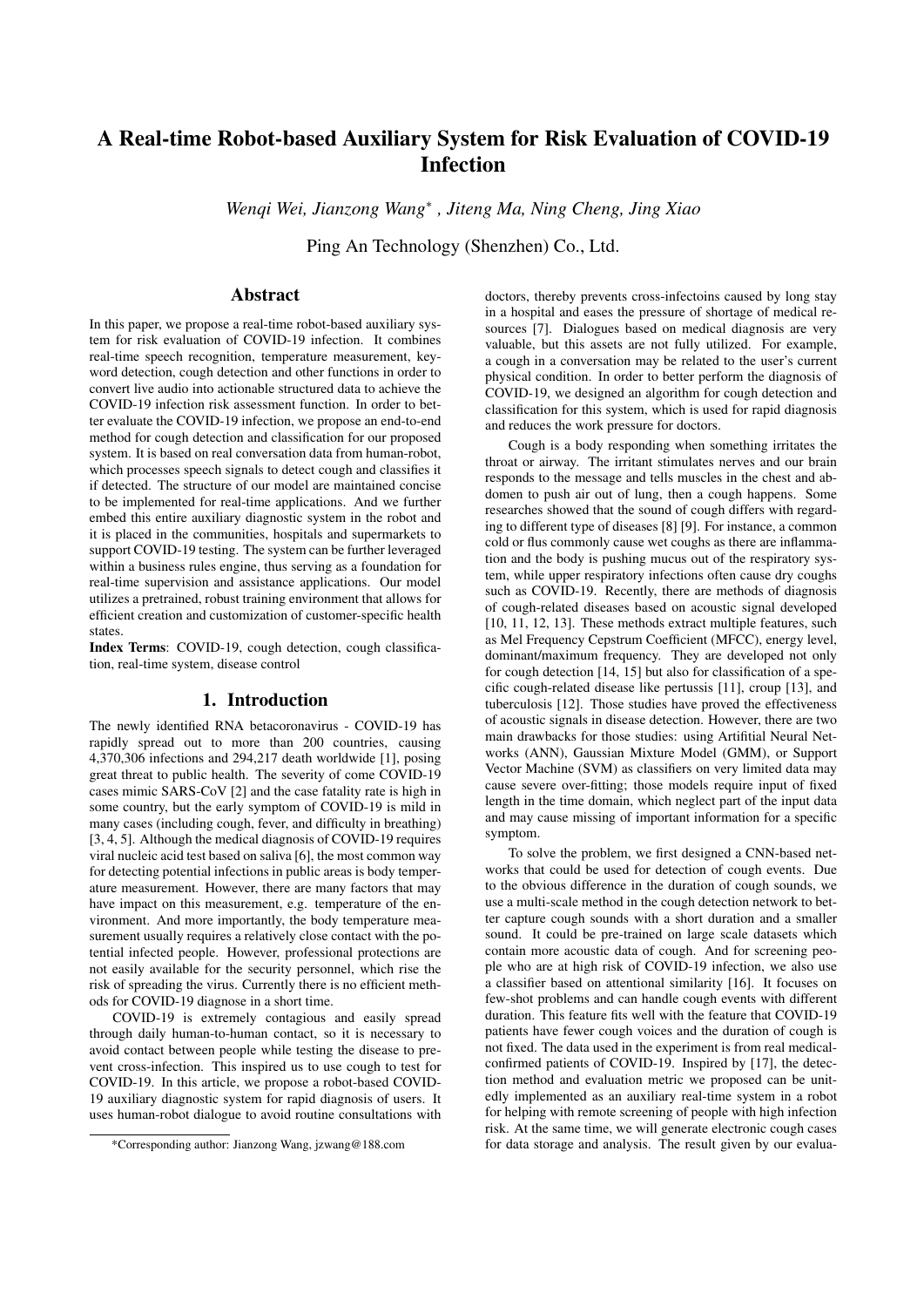tion method is not equal to a medical diagnose. But it gives an effective guide on whom shall be isolated and receive medical tested first and avoid any contact with potential infected people.

# 2. System Architecture

The COVID-19 risk evaluation algorithm is developed in the system as illustrated in Figure 1. First, the robot will measure the user's body temperature utilizing the infrared imaging. The result of the body temperature measurement will be stored in the electronic medical record together with demographic information of the user. Then, the robot will simulate a regular doctor consultation by asking questions like "*Do you have any cold or shown fever symptoms in the last 14 days?*", "*Have you been to the public areas of high risk in the last 14 days?*". The cough detection module will record and supervise the whole encounter, and as the user start to respond to the question and shown cough symptom, the corresponding frame will be immediately extract the cough event and send it to the cough classification module. The cough classification module calculates the attentional similarity between the current cough and coughs of various diseases and gives the final classification result. If no cough is detected throughout the consultation, the robot will say "*please cough naturally*" at the end to help collecting cough information.

At the end of the conversation, the electronic medical record is generated for the current user which contains body temperature, demographic information (gender, age), disease history (extracted from the translated text), a complete recording and translation of the human-robot's conversation, the user's cough audio, intelligent diagnosis results, together with an epidemic map. The map indicates the areas of high risk around the users trace, the trace of the confirmed cases nearby, and the information of the designated hospital. When the diagnosis result indicates COVID-19 positive, we will send the result and the basic information to doctors for further confirmation and immediately inform the user to arrange a nucleic acid test and suggest a self isolation.



Figure 1: *Structure of our system.*

All electronic medical records are stored in the system and will be sent to doctors afterward. Doctors can use the exploration function in the system to compare different medical records. If a particular electronic medical record proves to be abnormal, the doctor can conduct a detailed review of all available information such as electronic medical records, humanrobot conversation, and transcribed text.

It should be noted that we have set medical rules for this system in actual use. For example, if the body temperature reaches an abnormal value, the doctor will be notified regardless of the result of the cough test, and the user is required to stay at home immediately. If the user does not cough during the whole process, the user will be asked to cough for a cough diagnosis.

## 3. Dataset

The data is collected by volunteers interacting with robots placed in the community or hospital. Due to privacy concerns, the dataset is only used for academic research.



Figure 2: *Source of the dataset.*

The dataset includes 1283 speech recording segments collected via human-robot conversations administered to 184 respondents aged from 6 to 80. Each conversation is partitioned into segments and we only extract those from respondents with length over 10 seconds. The total speech recordings includes 392 segments from 64 (36 male and 28 female) COVID-19 infectors. And for the control group, 361 segments from 40 respondents (37 male and 2 female) who have long smoking histories, 153 segments from 20 (11 male and 9 female) respondents with acute bronchitis, 109 segments from 20 (7 male and 13 female) with chronic pharyngitis, 21 segments from 10 children with pertussis aged 6-12 under the supervision of their parents, and 258 segments from 40 healthy people with no smoking habit nor any confirmed disease. 21 people from the COVID-19 infectors have other chronic diseases (hypertension, diabetes, and heart related diseases). Not all recording segments from both control group and the COVID-19 infectors contain cough event. It should be noted that our dataset will update the data of the diagnosed patients who have used the robot to the dataset every other week, and update the model with the new dataset.

All of the COVID-19 infectors are lab-confirmed based on viral nucleic acid tests. As [3] reported that there are infectors show no external symptom nor chest X-ray / CT manifestations, this viral nucleic acid test is currently the most authoritative methods for COVID-19 diagnosis. And for respondents with other diseases (acute bronchitis, chronic pharyngitis, and pertussis), they are medical-confirmed by doctors beforehand.

## 4. Methodology

The overview structure of our model is shown in Fig.1. The general procedure of our model is silence removal, feature extraction, cough detection, and cough classification. The details of each section will be elaborated as followed.

#### 4.1. Pre-processing

Before any processing, a sound detector can be used to remove the silent segments to reduce working load. This could be implemented by comparing the standard deviation of each frame to the mean of the standard deviation of each recording. Through setting a threshold, the silent part could be removed.

And prior to any detection or classification, all recordings can be resampled to a frequency of 16000 Hz. This is because all the required information is contained below 8000Hz, which is half of the new sampling rate. The audio signals were then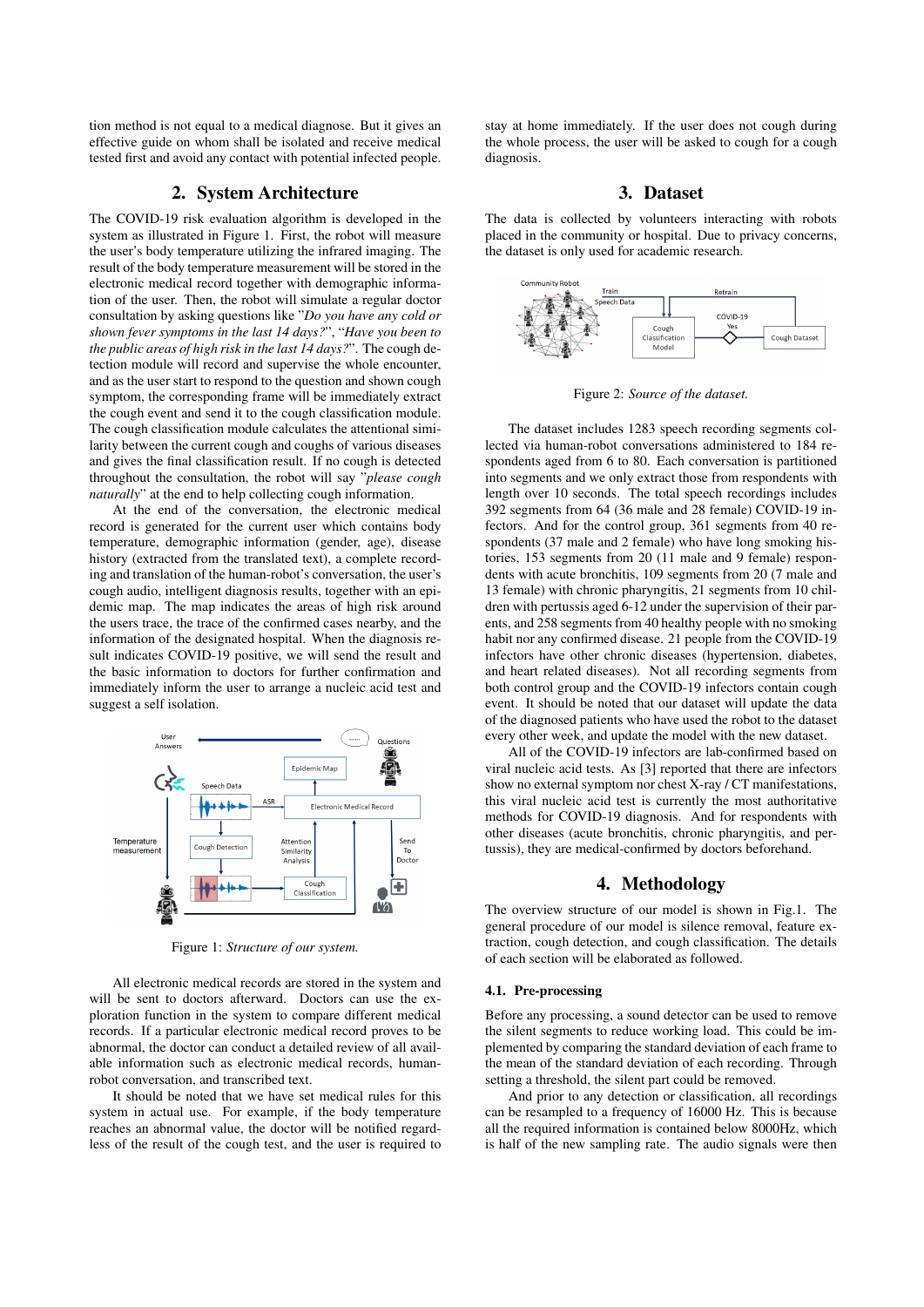divided into frames of 320ms for processing with a 50% overlap between subsequent frames. Each frame is then converted into frequency domain through a Fast Fourier Transformation (FFT). Through the pre-processing procedure, several features can be further obtained from each frame including time-domain features, frequency-domain features and MFCC.

#### 4.2. Feature Extraction

As there are studies on the performance of different acoustics features for the detection of cough and the further classification task [11], we utilized those top performing ones for our model. These features are listed: MFCC [18], Zero-crossing Rate [19], Crest Factor, Energy Level, Spectrogram.

When extracting features from cough sounds, we used a frame size N = 1024 samples and Hamming window for  $w(n)$ . Frame-to-frame overlap of 50% was used. And a following feature extraction was conducted to obtain the features listed above. The first four features are used as input for cough detection and the spectrogram is used for classification tasks.

#### 4.3. Cough Detection

Pramono et at. [11] gives a concise explanation of how a cough event is formed and analyzes the feasibility of cough detection based on the acoustic features. In our method, we found that for a given input speech recording, there are situations where the cough event in the time-domain can be pulse-like signal appears alone, and can also be a series of continuous high-intensity signal. Considering this characteristic of a cough event, we propose a novel convolution neural networks (CNN) based method for cough detection.

Inspired by the pyramid structure usually used for multiscale object detection, we implement a multi-layer CNN to detect coughs with different durations. Different layers in the CNN are designed to have different receptive field. And at the end of the network we concate the outputs from each layer as a combined feature for the last classification. Specifically, the CNN network is composed of multiple blocks stacked, each of which is composed of 3\*3 convolutional layers followed by batch normalization, a relu activation function layer, and a pooling layer. In particular, we extract the results of each convolutional layer, and stitch the shallow features with the deep features to enhance the context of the features. It should be noted that the size of shallow features and deep features are not the same. Due to the existence of the pooling layer, the feature size of the previous layer is always twice the size of the next layer, so when feature stitching, deep features need to be double upsampled. Finally, SVM is used as the binary classifier. The initial feature space is mapped using a Gaussian kernel to maximize the final linear separability between different sound events. If a given input segment is predicted as cough events, it is further pushed to the cough classification models.



Figure 3: *Examples of electronic medical record and epidemic maps.*

### 4.4. COVID-19 Infection Risk Evaluation

After detecting cough events, we build a cough classifier aiming to identify COVID-19 cough among events that reveals other respiratory disease. A major difficulty in this task is that the cough events in our dataset that reveal COVID-19 is quite small and unmet the requirements for training task [20]. To achieve this, we introduce the c-way k-shot few shot learning algorithm proposed by Vinyals et al [21]. This method solves few-shot problem by iteratively build meta tasks on selected samples and could accommodate to unseen classes with only a few samples. It is a iterative training strategy and fits our COVID-19 infection detection well as the available data is very limited. During each training iteration, there is a training set  $D = \{(X, Y) | X \in S, Y \in C_{train}\}$  where  $C_{train}$  is the class we select for training and  $S$  is the support set. Each  $X \in \{x_1, x_2, x_{c \times k}, x_q\}$  is obtained from our feature learning model  $f_{cnn}(\cdot)$  and consists k randomly selected examples selected from each of the c random classes and a query example  $x_q$ , which is also randomly chosen from the remaining of the c classes. This novel training strategy makes the model have the capability to learn to compare the common and difference through the iterative training procedure [22]. Thus provides the classifier the ability to generalize to some extent.

Based on this few-shot training strategy, we implement this classification task with attentional similarity [16]. Different from other classifiers or methods of computing similarity, it can take input features with different length and give a scalar similarity measurement. Assume the two input features are  $X_i \in R^{D \times T_i}$  and  $X_j \in R^{D \times T_j}$ . Instead of using pooling operation to compress out the time dimension, attentional similarity uses a second-order similarity to product with a learnt weight matrix:

$$
f_{att\text{-}sim}(X_i, X_j) = X_i^T X_j W_{ij} \tag{1}
$$

where  $W_{ij} \in R^{T_i \times T_j}$  is the weight matrix to capture the importance of segment-by-segment similarity, which can be approximated by a rank-1 approximation by  $W_{ij} = A_i A_j^T$ . Thus the attentional similarity expression can be written as:

$$
f_{att,sim}(X_i, X_j) = Tr(X_i^T X_j A_i A_j^T)
$$
  
= 
$$
Tr(A_j^T X_i^T X_j A_i)
$$
  
= 
$$
A_j^T X_i^T X_j A_i
$$
 (2)

where  $A$  is the attention vector computed by using another stack of convolutional layers by feeding corresponding  $X$  to find the important segments.

Here the input  $X$  is the segment selected based on the cough detection where the length in time dimension of each  $X$  can vary for different cough events. This method gives an quantitative evaluation of the risk of COVID-19 infection. The final classification is based on the similarity of a given  $X$  to the mean of each class in the support set.

# 5. Experiment

#### 5.1. Overview

Network design: The cough detection network and the classification network are trained separately. For the cough detection network, our backbone network consists of a stack of blocks, each of which has a 3×3 convolutional layer followed by batch normalization, a ReLU activation layer and a  $4 \times 4$  maxpooling layer. The output of each maximum pooling layer will be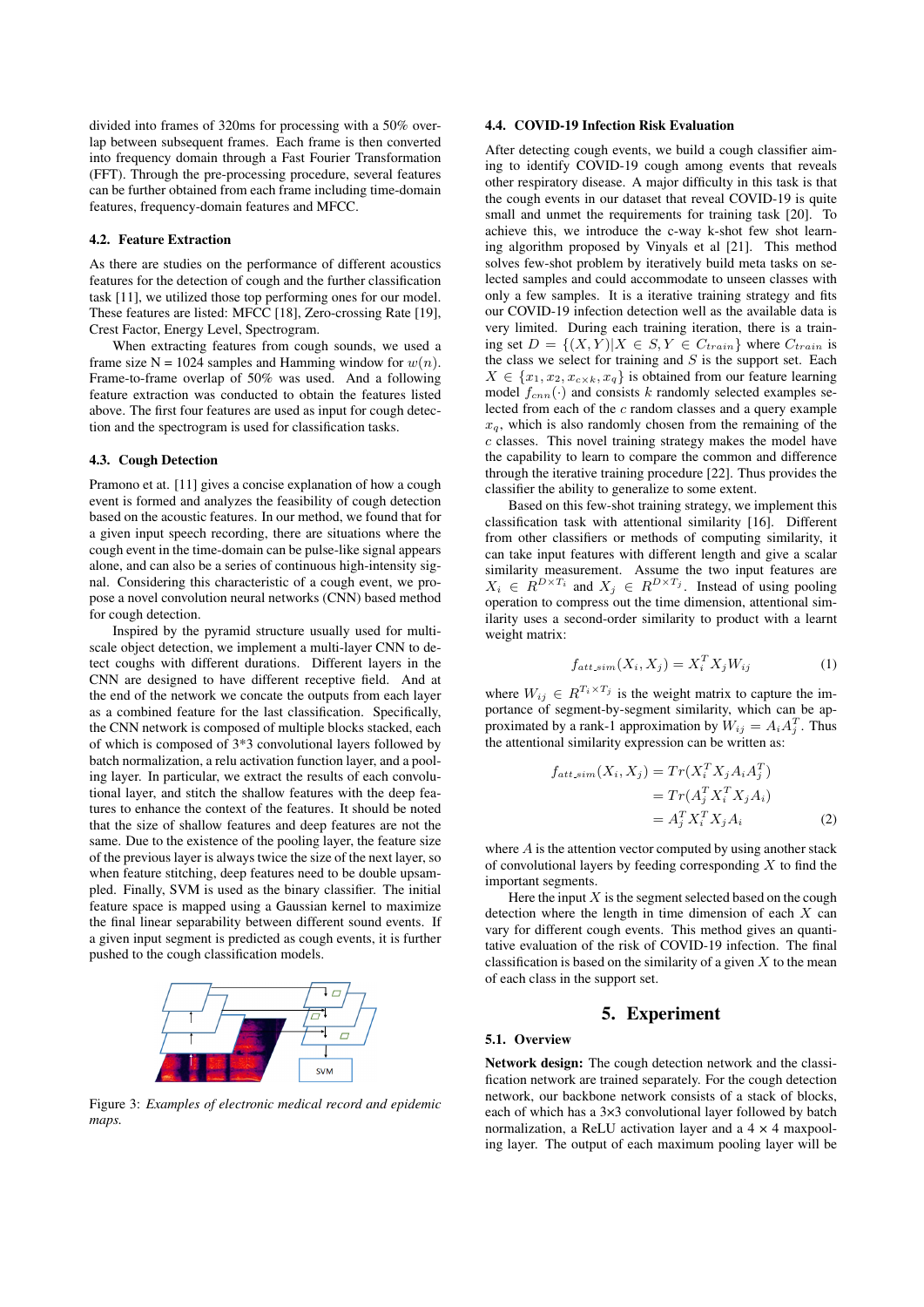changed to the same size through the upsampling operation, and then all the outputs will be spliced together and sent to the SVM for cough detection. The related frames will be marked correspondingly. And for the classification network, it has the same architecture as [16]. The input feature of the network is spectrogram. For optimization, we use stochastic gradient descent (SGD) and initial learning rate of 0.01. The learning rate is divided by 10 every 20 epochs for annealing, and we set the maximal number of epochs to 60. Moreover, we set the weight decay to 1e-4 to avoid overfitting.

Training: As for the classification task, since the total amount of data is limited, we use cross validation method to randomly separate entire dataset into 10 segments and iteratively use one of them as test set and the others as train set for a 100-epoch-training. The final statistics result is based on the average of the total 10 iterations. Using the clinical diagnosis as the reference standard, we then calculated performance measures such as the sensitivity, specificity, positive predictive value (PPV) and negative predictive value (NPV). All these values are reported as a percentage (%).

## 5.2. Result Analysis

For the cough detection task, the results are shown in Table 1. The detection model we proposed achieved the highest score in TPR, which means that our model can determine whether each frame of speech contains cough information very accurately. Lower FPR also indicates that our model produces less misjudgments.

Table 1: *Cough delection result on different models*

| Group      | True Positive Rate | <b>False Positive Rate</b> |
|------------|--------------------|----------------------------|
| A N N      |                    |                            |
| <b>SVM</b> | 95.20              | 5.73                       |
| <b>GMM</b> | 81.87              | 0.32                       |
| Ours       | 98.8               | 2.34                       |

For classification tasks, the result is shown in Table 2. Since only 4 types of diseases and health status are contained in the dataset, the evaluation criteria is calculated using Top-1 accuracy. It should be noted that during the data collection, we make sure that there is at most one cough-related disease that each repondent have. In other works, we deleted all data that don't meet the above requirement. And for the final classification task, a cough event is classified to the class that it has the highest probability given by the softmax transformation after processed by attentional similarity. Following this strategy, we also compared our classifier with other state-of-the-art methods [20, 21, 22, 23].

Table 2: *Comparison of the classification result of cough event with different methods. (COVID-19 represents the classification accuracy rate only for COVID-19)*

| Model         | )epth | Param | Top- | COVID-19 |
|---------------|-------|-------|------|----------|
| SVM           |       |       | 64   | ŀĥ       |
| MLP           |       |       | 44   | 31       |
| <b>LSTM</b>   |       | 1.8M  | 46   | 37       |
| M&mnet [20]   |       | 2.5M  | 66   | 59       |
| <b>PN[22]</b> |       | 2.5M  | 66   | 58       |
| SNN[23]       |       | 4.8M  | 67   | 60       |
| <b>MN[21]</b> |       | 6.1M  | 71   | 68       |
| Att $Sim[16]$ |       | 2.5M  | 79   | 76       |

Next, we conducted experiments for identifying different

diseases as several binary classification tasks using AttSim. The ratio of positive and negative samples in each disease is 1:1, where the positive sample is the data of the current disease, and the negative sample is the data randomly sampled from other diseases. The classification result is shown in Table 3. Pertussis and COVID-19 achieved high sensitivity, which indicates that our model can diagnose these two diseases very well. We noticed that for some chronic diseases, such as pharyngitis, the model is not well diagnosed. This is because the symptoms of chronic diseases are not obvious and are easily confused with healthy coughs. For some acute conditions, such as bronchitis, because it is often accompanied by a large number of continuous coughs, there is a clear distinction. It is worth noting that our model has shown good performance in the diagnosis of COVID-19, which proves that COVID-19 disease detection through cough is effective.

Table 3: *Cough classification result on different groups*

| Disease           | sensitivity | specificity |      | JPV  |
|-------------------|-------------|-------------|------|------|
| <b>Bronchitis</b> |             |             | 13.4 | 89.6 |
| Pharyngitis       | 85.3        | 83.3        | 90.2 | 86.7 |
| Pertussis         | 99.8        | 95.8        | 96.3 | 90.2 |
| Healthy           | 96.3        | 92.1        | 93.7 | 95.4 |
| COVID-19          | ־ פנ        |             |      | 917  |

# 6. Discussion and Conclusion

In this paper, we propose a robot-based COVID-19 infection risk evaluation system. The robot realizes the conventional interrogation function through voice interaction with the user. In response to the possible coughing in daily conversations, we implement a cough detector with CNN to detect cough events with variable length. And we further classify these coughs by computing the attentional similarity with the mean of the known disease. For COVID-19 particularly, the weighted sum can generate a 76% Top-1 accuracy. At the same time, we will structurally extract the important information in the human-robot dialogue and store it in the electronic medical record together with the cough recording. According to the location of the robot, we will also generate a dedicated epidemic map to remind users to avoid high-risk areas. This is a system of great value for virus control as it require no close contact with possible infectors. Moreover, this system can also help doctors or government officers to allocate limited medical resources and strength isolation policy. Being implement in community or hospital, our system can make all the procedure automatic thus is of huge medical values.

The future work will focus on designing an individual electronic pass based on the electronic medical record collected in our system. People with a 'safe' passcode will have full assess to public areas. With the help of our design, healthcare practitioners could trace people with high risks of COVID-19 and it would potentially save public resources.

# 7. Acknowledgements

This paper is supported by National Key Research and Development Program of China under grant No.2018YFB1003500, No.2018YFB0204400 and No.2017YFB1401202. Corresponding author is Jianzong Wang from Ping An Technology (Shenzhen) Co., Ltd.